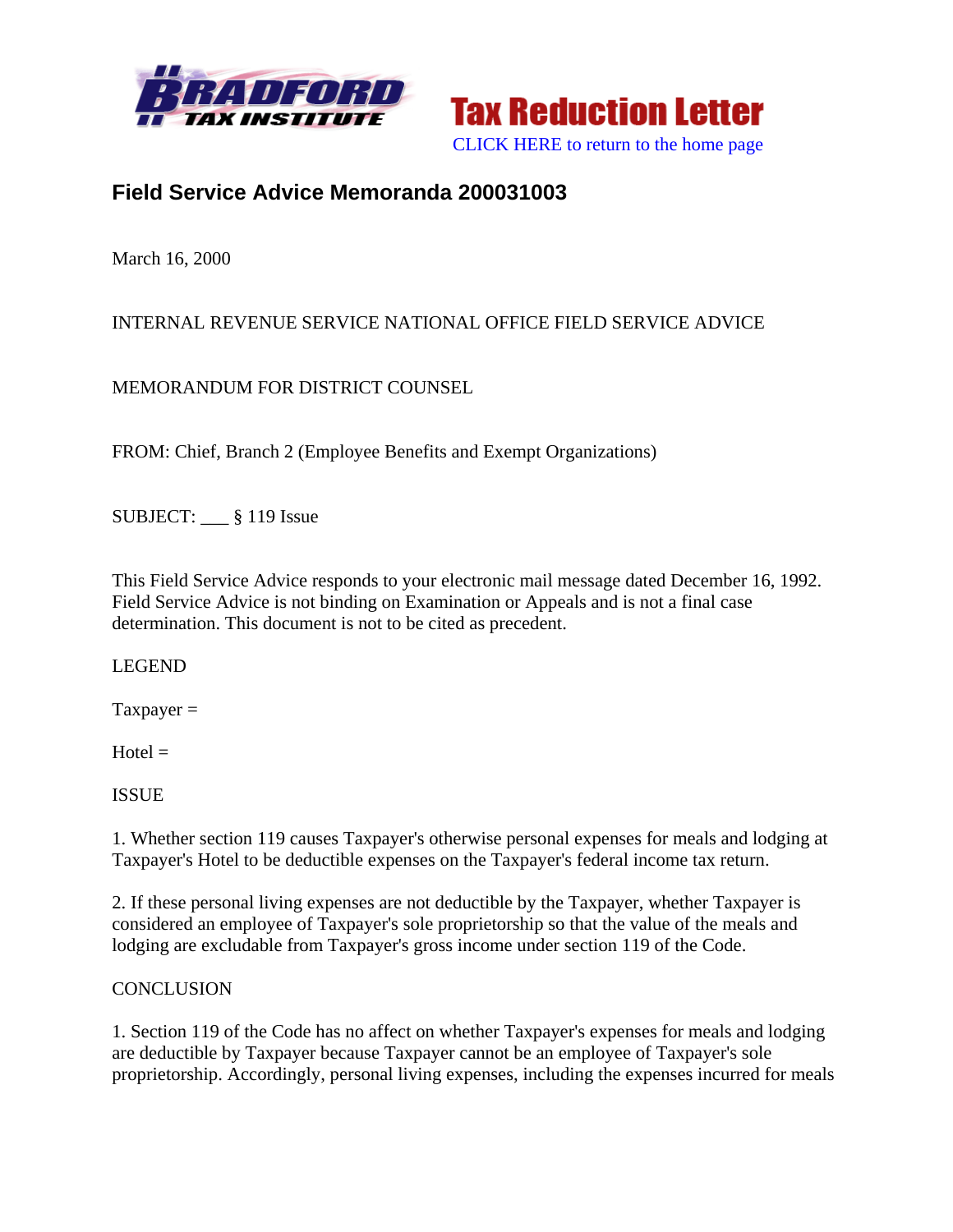and lodging at the Hotel, must be eliminated from the costs and expenses reported on the Taxpayer's Schedule C.

2. Because Taxpayer cannot be an employee of Taxpayer's sole proprietorship, the exclusion provided under section 119 of the Code is not available to Taxpayer.

#### FACTS

Taxpayer operates Hotel as a sole proprietorship. This activity is reported on Schedule C of Taxpayer's Form 1040. During the years 1990 through 1992, Taxpayer and his spouse lived in the Hotel. The Service proposed an adjustment to the Taxpayer's income based on the value of the lodging provided to Taxpayer. Taxpayer asserts that it is necessary that he be on the premises at all times and therefore the value of the lodging should be excludable under section 119 of the Code. As support, Taxpayer cites Papineau v. Commissioner, 16 T.C. 130 (1951).

### LAW AND ANALYSIS

Section 162 of the Code provides that there shall be allowed as a deduction all the ordinary and necessary costs paid or incurred during the taxable year in carrying on a trade or business. However, section 262 of the Code provides that except as otherwise provided, no deduction shall be allowed for personal, living or family expenses.

Section 119(a)(2) of the Code provides that there shall be excluded from the gross income of an employee the value of any meals or lodging furnished to the employee, the employee's spouse, or any of the employee's dependents by or on behalf of the employer for the convenience of the employer, but only if (1) in the case of meals, the meals are furnished on the business premises of the employer, or (2) in the case of lodging, the employee is required to accept such lodging on the business premises of the employer as a condition of employment.

Papineau v. Commissioner, 16 T.C. 130 (1951), nonacquiescence 1952-2 C.B. 5, considered whether the estimated value of the board and lodging provided to a limited partnership general partner who lived at the hotel owned and operated by the limited partnership was includible in the general partner's gross income. This arrangement was essential in order to properly manage the hotel at all times during the day and night. The court held that a partner, just as a sole proprietor, "can not create income for himself by buying himself meals and providing himself with lodging any more that he can lift himself up by his bootstraps"; instead, the correct adjustment must be a disallowance of the improper deduction. In footnote 2, the court notes that "in the case of a sole proprietor, it may be academic whether a claimed deduction is disallowed or offset by an inclusion of income, . . . yet the fact remains that it is not income." Thus, the court recognized that an adjustment was necessary to disallow expenses incurred to provide a personal benefit to the general partner; it merely disagreed with the Service's proposed adjustment to income.

Revenue Ruling 80, 1953-1 C.B. 62, holds that where the owner of a hotel lives on the premises, the costs (including cost of goods, wages, general expenses, taxes, and depreciation) attributable to meals, lodging, and other personal or living accommodations of the owner and his family must be eliminated from the costs and expenses of operating the hotel. Likewise, where a partnership operates a hotel and the managing partner lives on the premises, the costs attributable to such